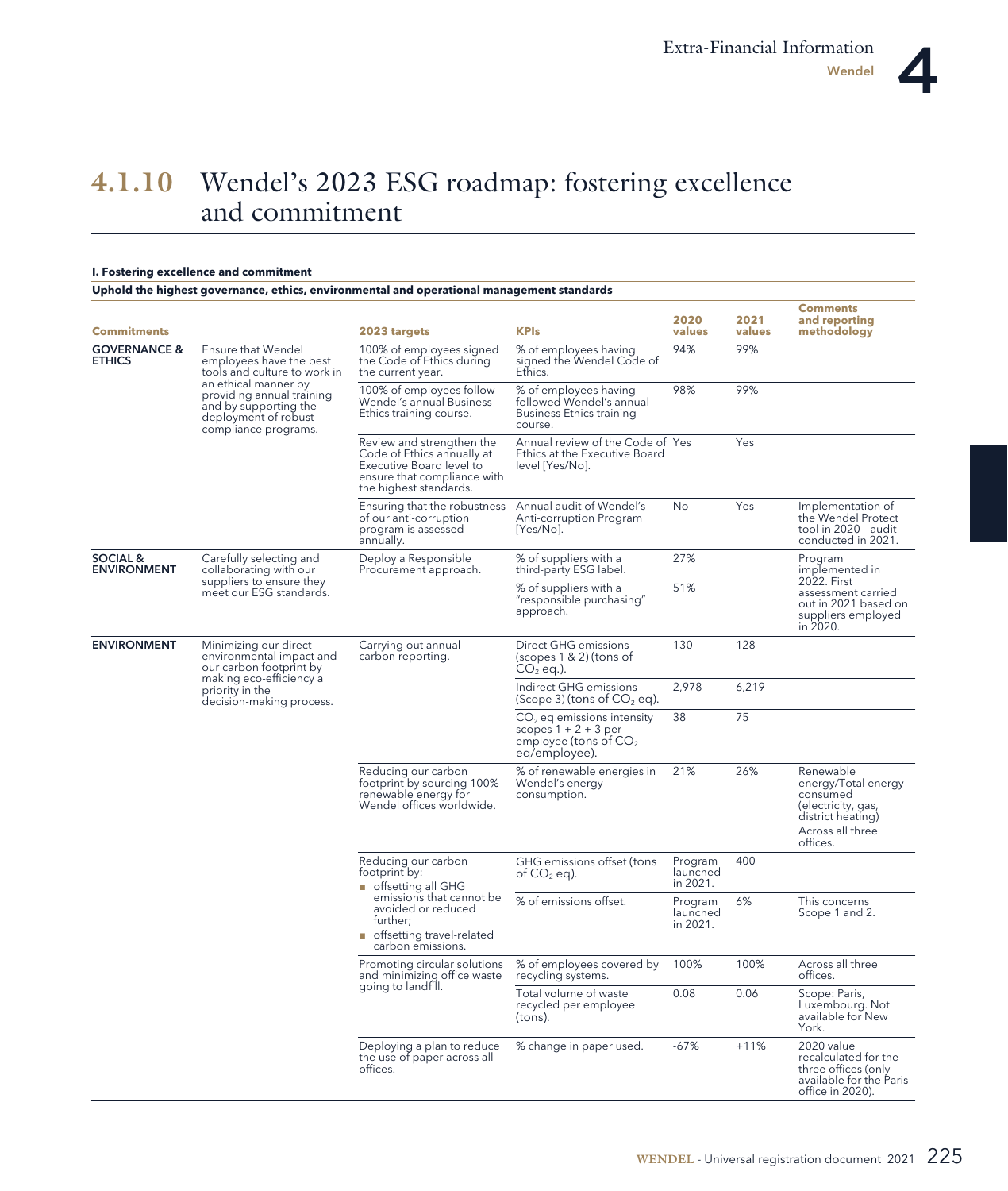

| <b>Commitments</b> |                                                                                                                                                                                                                                        | 2020<br>2021<br><b>KPIs</b><br>values<br>2023 targets                                                                                                 |                                                                                                                                                              | values | <b>Comments</b><br>and reporting<br>methodology |  |
|--------------------|----------------------------------------------------------------------------------------------------------------------------------------------------------------------------------------------------------------------------------------|-------------------------------------------------------------------------------------------------------------------------------------------------------|--------------------------------------------------------------------------------------------------------------------------------------------------------------|--------|-------------------------------------------------|--|
|                    |                                                                                                                                                                                                                                        | Foster employability, inclusion, wellbeing, and engagement through concrete actions                                                                   |                                                                                                                                                              |        |                                                 |  |
| <b>GOVERNANCE</b>  | Nurturing diversity and<br>Adding ESG as a key mission<br>of the Wendel Supervisory<br>inclusion to expand the<br>teams' perspectives and<br>Board and Wendel<br>Governance and Sustainable<br>skills range.<br>Development Committee. | Number of meetings of<br>Wendel Governance and<br>Sustainable Development<br>Committee dealing with ESG<br>related matters.                           | 3                                                                                                                                                            | 3      |                                                 |  |
|                    |                                                                                                                                                                                                                                        |                                                                                                                                                       | Number of ESG Steering<br>Committee Meetings.                                                                                                                | 4      | $\overline{7}$                                  |  |
|                    |                                                                                                                                                                                                                                        | Maintaining or achieving<br>gender balance, defined as<br>maintaining a percentage of<br>females within the workforce<br>of between 30 and 60%:       | % of women among all<br>employees.                                                                                                                           | 54%    | 57%                                             |  |
|                    |                                                                                                                                                                                                                                        |                                                                                                                                                       | Gender equality index result. 55/100                                                                                                                         |        | 53/100                                          |  |
|                    |                                                                                                                                                                                                                                        | among all Wendel<br>employees;                                                                                                                        |                                                                                                                                                              |        |                                                 |  |
|                    |                                                                                                                                                                                                                                        | $\blacksquare$ among employees in<br>management positions.<br>Among Executive Board<br>and/or Investment<br>Committee and/or<br>Management Committee; | % of women in management 37%<br>positions.                                                                                                                   |        | 42%                                             |  |
|                    |                                                                                                                                                                                                                                        |                                                                                                                                                       | % of women in investment<br>teams.                                                                                                                           | 37%    | 42%                                             |  |
|                    |                                                                                                                                                                                                                                        |                                                                                                                                                       | % of women on the Executive 0%<br>Board.                                                                                                                     |        | 0%                                              |  |
|                    |                                                                                                                                                                                                                                        |                                                                                                                                                       | % of women on the<br>Investment Committee.                                                                                                                   | 33%    | 29%                                             |  |
|                    |                                                                                                                                                                                                                                        |                                                                                                                                                       | % of women on the<br>Management Committee.                                                                                                                   | 45.5%  | 40%                                             |  |
|                    |                                                                                                                                                                                                                                        |                                                                                                                                                       | % of women on the<br>Coordination Committee.                                                                                                                 | 26%    | 21%                                             |  |
|                    |                                                                                                                                                                                                                                        | at Supervisory Board level. % of women on Supervisory                                                                                                 | Board.                                                                                                                                                       | 45%    | 50%                                             |  |
|                    |                                                                                                                                                                                                                                        | Initiatives aimed at sparking<br>conversations and inspiring<br>change.                                                                               | Number of initiatives to<br>strengthen diversity and<br>non-discrimination.                                                                                  | 7      | 5                                               |  |
|                    |                                                                                                                                                                                                                                        | Conducting an annual review<br>of progress on diversity.                                                                                              | Number of Equal<br><b>Opportunity Reviews</b><br>conducted annually by<br>Wendel's governance bodies<br>(Committees, Executive<br>Board, Supervisory Board). | 10     | 20                                              |  |
|                    |                                                                                                                                                                                                                                        |                                                                                                                                                       | Review of salary differences<br>M/F over the year [yes/no].                                                                                                  | Yes    | Yes                                             |  |
|                    |                                                                                                                                                                                                                                        |                                                                                                                                                       | Review of promotion systems Yes<br>& appointment over the year<br>$[yes/no]$ .                                                                               |        | Yes                                             |  |
|                    |                                                                                                                                                                                                                                        |                                                                                                                                                       | Review of M/F hiring rates<br>over the year [yes/no].                                                                                                        | Yes    | Yes                                             |  |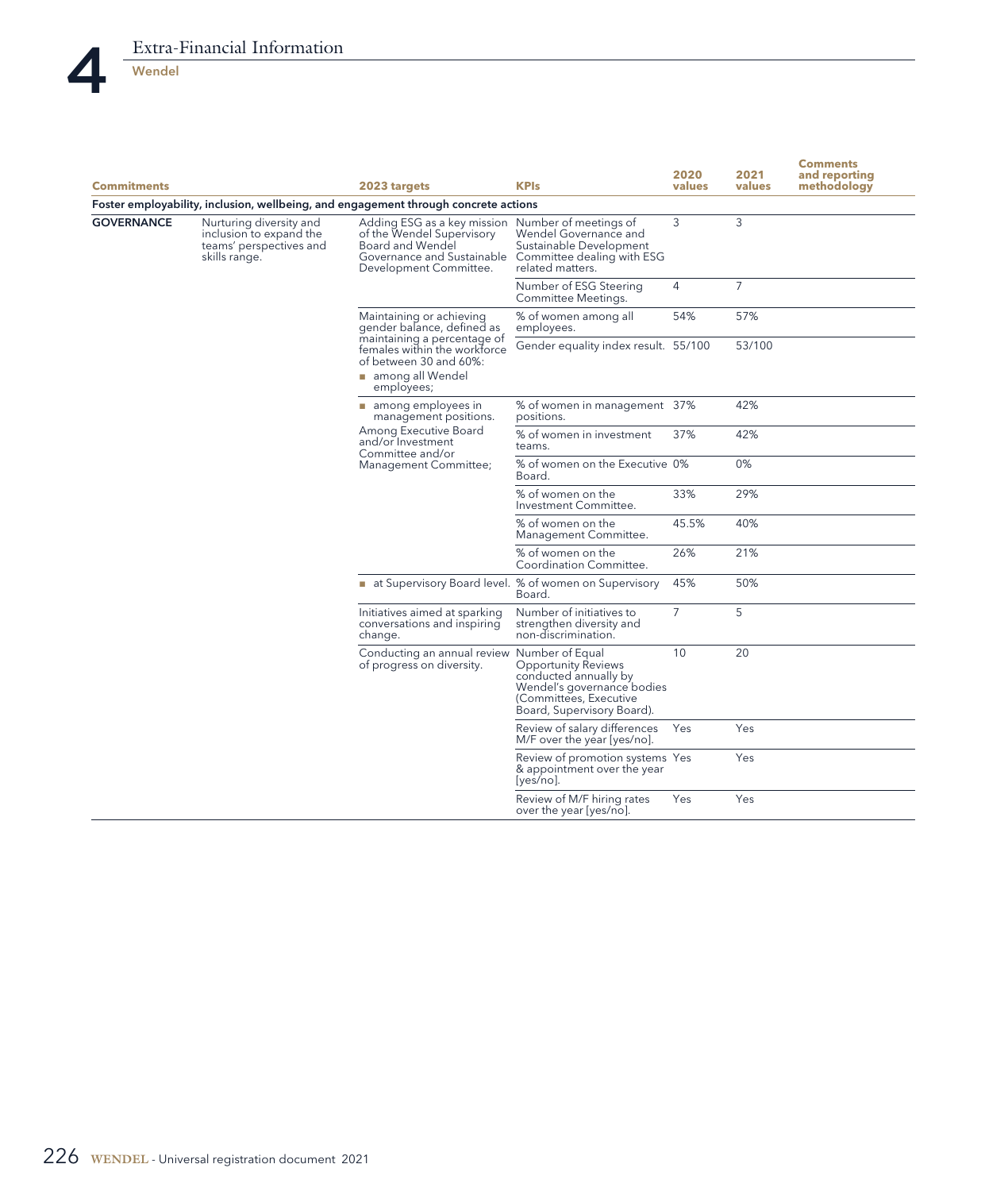

Wendel

| <b>Commitments</b>                        |                                                                               | 2023 targets                                                                                                                                                      | <b>KPIs</b>                                                                                                                                    | 2020<br>values                | 2021<br>values                        | <b>Comments</b><br>and reporting<br>methodoloav                  |
|-------------------------------------------|-------------------------------------------------------------------------------|-------------------------------------------------------------------------------------------------------------------------------------------------------------------|------------------------------------------------------------------------------------------------------------------------------------------------|-------------------------------|---------------------------------------|------------------------------------------------------------------|
| <b>SOCIAL</b>                             | Equipping our teams with<br>lasting professional skills by                    | 100% of employees have<br>formalized a skills                                                                                                                     | Number of employees with<br>a skills development plan.                                                                                         | 85                            | 84                                    |                                                                  |
|                                           | providing all Wendel<br>employees with a<br>personalized career               | development plan.                                                                                                                                                 | $\%$ of employees with a skills<br>development plan.                                                                                           | 100%                          | 100%                                  |                                                                  |
|                                           | development plan and<br>professional mentorship.                              | 100% of employees<br>receiving non-mandatory<br>training each year,<br>in line with their career<br>development plan<br>objectives.                               | % of employees trained<br>(non-mandatory training).                                                                                            | 98%                           | 99%                                   |                                                                  |
|                                           |                                                                               |                                                                                                                                                                   | Number of hours of<br>non-mandatory training<br>(soft skills or technical, in<br>alignment with employee<br>career development<br>objectives). | 2,514                         | 2,483                                 |                                                                  |
|                                           |                                                                               |                                                                                                                                                                   | Hours of non-mandatory<br>training (soft skills or<br>technical, in alignment<br>with employee career<br>development objectives).              | 29.5                          | 29.5                                  |                                                                  |
|                                           |                                                                               | 100% of employees receive<br>mandatory training to<br>acquire general or technical<br>skills essential to their<br>performance at Wendel.                         | Number of hours of<br>mandatory training (e.g.<br>annual business ethics<br>training, etc.).                                                   | 455                           | 371                                   | Compliance training<br>hours and mandatory<br>HR training hours. |
|                                           |                                                                               |                                                                                                                                                                   | Hours of mandatory training<br>(e.g. annual business ethics<br>training, etc.).                                                                | 5.4                           | 4.4                                   |                                                                  |
|                                           |                                                                               | Conductina<br>quality-of-life-at-work surveys<br>every two years, starting in<br>April 2020.                                                                      | Survey on quality of life<br>at work [Yes/No].                                                                                                 | Yes                           | Yes                                   |                                                                  |
|                                           |                                                                               |                                                                                                                                                                   | Participation rate in the<br>survey on the quality of life<br>at work of employees (%).                                                        | 60%                           | 81%                                   |                                                                  |
|                                           |                                                                               | Formalize and deploy<br>employee wellbeing at work<br>action plans addressing<br>survey findings.                                                                 | Number of employee<br>well-being initiatives<br>in place.                                                                                      | 6                             | 9                                     |                                                                  |
| <b>SOCIAL &amp;</b><br><b>ENVIRONMENT</b> | Enabling our teams to<br>contribute to causes aligned<br>with Wendel's values | Offering the opportunity<br>to contribute one day per<br>employee per year to<br>non-profit organizations<br>operating in communities<br>where Wendel is present. | Hours of volunteer work<br>performed by Wendel<br>employees during working<br>hours (per year).                                                | Deployed<br>in early<br>2021. | 8 am<br>(first<br>launch in<br>2021). |                                                                  |
|                                           |                                                                               | Establish long-term<br>partnerships with<br>at least two organizations.                                                                                           | Number of long-term<br>[> 2 years] partnerships<br>formalized with non-profits<br>[with localization].                                         | 3                             | $\overline{2}$                        |                                                                  |
|                                           |                                                                               |                                                                                                                                                                   | Amounts (in euros) paid to<br>different community/<br>philanthropic projects.                                                                  | €881.8<br>thousand            | €834.3<br>thousand                    |                                                                  |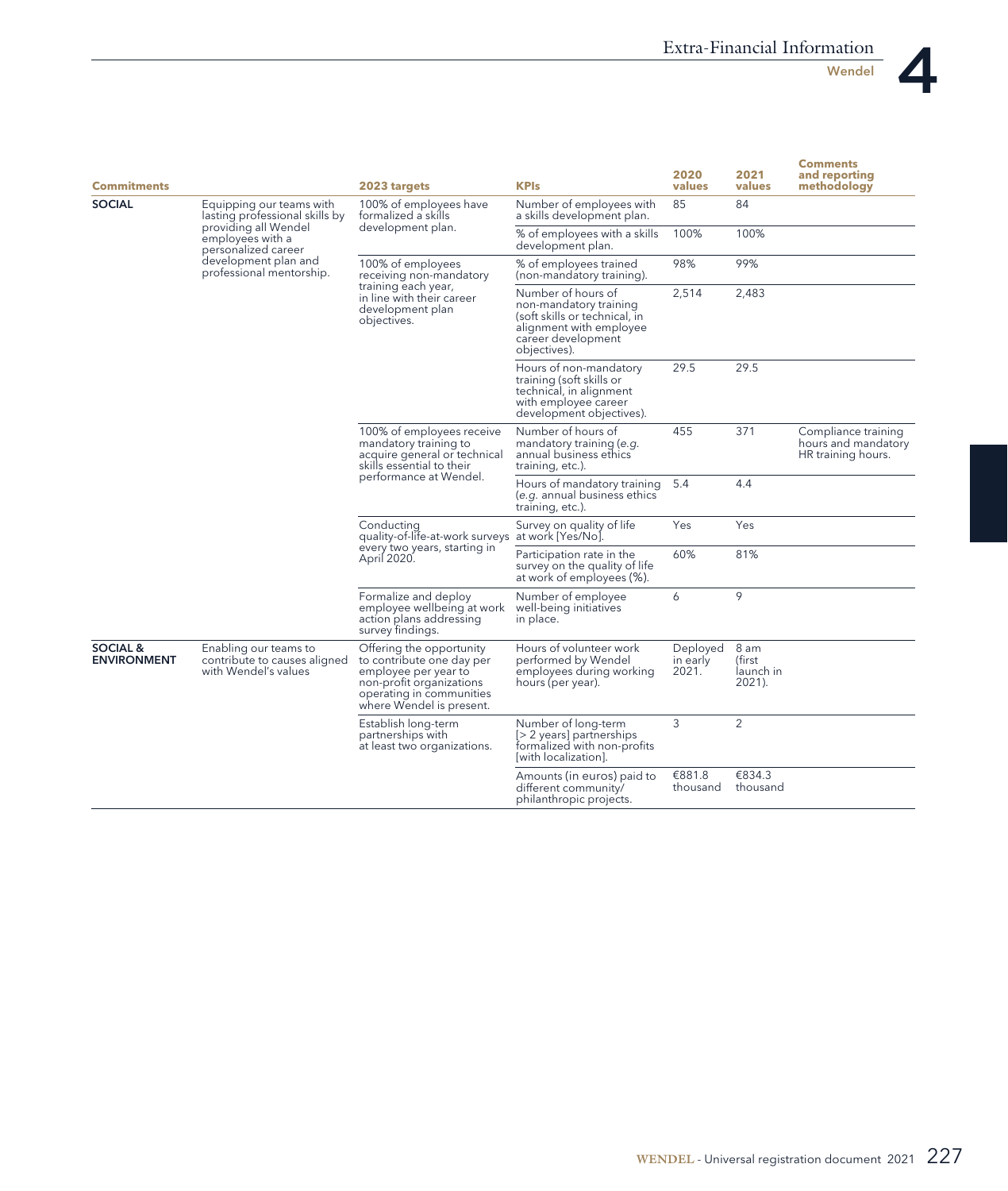## **II: Building sustainable businesses**

|                    |                                                                                                                                                                                                                                                   |                                                                                                                                                                                       | Invest to support the prosperity and transformation of companies that respect society and the environment                                                  |                                                           |                |                                                             |                                 |
|--------------------|---------------------------------------------------------------------------------------------------------------------------------------------------------------------------------------------------------------------------------------------------|---------------------------------------------------------------------------------------------------------------------------------------------------------------------------------------|------------------------------------------------------------------------------------------------------------------------------------------------------------|-----------------------------------------------------------|----------------|-------------------------------------------------------------|---------------------------------|
|                    |                                                                                                                                                                                                                                                   |                                                                                                                                                                                       |                                                                                                                                                            |                                                           |                | <b>Representativity</b><br>$\frac{9}{6}$ of<br>consolidated |                                 |
| <b>Commitments</b> |                                                                                                                                                                                                                                                   | 2023 targets                                                                                                                                                                          | <b>KPIs</b>                                                                                                                                                | 2020<br>values                                            | 2021<br>values | revenue)                                                    | <b>Reporting</b><br>methodology |
| <b>GOVERNANCE</b>  | Screening all potential<br>investments using an<br>up-to-date exclusion<br>list reflecting Wendel's                                                                                                                                               | 100% of investment<br>opportunities reviewed<br>using Wendel's<br>exclusion list and<br>identification of the<br>most material ESG<br>risks and<br>opportunities.                     | % of investment<br>opportunities screened<br>through Wendel's<br>exclusion list.                                                                           | 100%                                                      | 100%           | ä,                                                          |                                 |
|                    | values as an investor.                                                                                                                                                                                                                            |                                                                                                                                                                                       | % of investment<br>opportunities reviewed<br>through identification of<br>material ESG risks and<br>opportunities.                                         | 100%                                                      | 100%           | L,                                                          |                                 |
|                    |                                                                                                                                                                                                                                                   | Annual review of<br>Wendel's exclusion list<br>and business model<br>resilience test criteria<br>at Investment<br>Committee and<br>Supervisory Board<br>levels.                       | Annual review of the<br>exclusion list by<br>Investment Committee<br>and Supervisory Board<br>(Yes/No).                                                    | No as<br>imple-<br>mentation<br>started in<br>early 2020. | Yes            | L.                                                          |                                 |
|                    | Conducting ESG due<br>diligence for all<br>potential investments<br>to confirm that the<br>investment thesis is<br>aligned with long-term<br>trends, as well as full,<br>in-depth ESG and<br>compliance<br>assessments on all new<br>investments. | 100% of ESG<br>investment<br>opportunities<br>assessed.                                                                                                                               | % of investment<br>opportunities having<br>undergone in-depth ESG<br>and compliance due<br>diligence.                                                      | 100%                                                      | 100%           |                                                             |                                 |
|                    | Defining precise ESG<br>roadmaps for all<br>portfolio companies.                                                                                                                                                                                  | 100% of controlled<br>portfolio companies<br>having formalized an<br><b>ESG</b> transformation<br>roadmap aligned with<br>their global strategy.                                      | % of controlled portfolio<br>companies with an ESG<br>roadmap.                                                                                             | 100%                                                      | 100%           | 100%                                                        |                                 |
|                    |                                                                                                                                                                                                                                                   | 100% of portfolio<br>companies' progress<br>vis-à-vis this roadmap<br>is reviewed at<br>Company Board level<br>once a year.                                                           | % of controlled portfolio<br>companies for which<br>progress vis-à-vis this<br>roadmap is reviewed at<br>Company Board level for<br>each company annually. | 80%                                                       | 100%           | 100%                                                        |                                 |
|                    |                                                                                                                                                                                                                                                   |                                                                                                                                                                                       | % of controlled portfolio<br>companies that have had<br>a committee or Board of<br>Directors review an ESG<br>topic.                                       | 80%                                                       | 100%           | 100%                                                        |                                 |
|                    |                                                                                                                                                                                                                                                   | The progress of all<br>controlled companies<br>in the portfolio with<br>respect to their ESG<br>roadmap is reviewed<br>each year by Wendel's<br>Executive Board.                      | % of ESG transformation<br>roadmaps reviewed each<br>year by Wendel's<br>Executive Board.                                                                  | 80%                                                       | 100%           | 100%                                                        |                                 |
|                    |                                                                                                                                                                                                                                                   | The progress of all<br>controlled companies<br>in the portfolio with<br>respect to their ESG<br>roadmap is reviewed<br>each year by Wendel's Supervisory Board.<br>Supervisory Board. | ESG roadmaps reviewed<br>each year by Wendel's<br>Governance and<br>Sustainable Development<br>Committee and/or                                            | Yes                                                       | Yes            | $\overline{a}$                                              |                                 |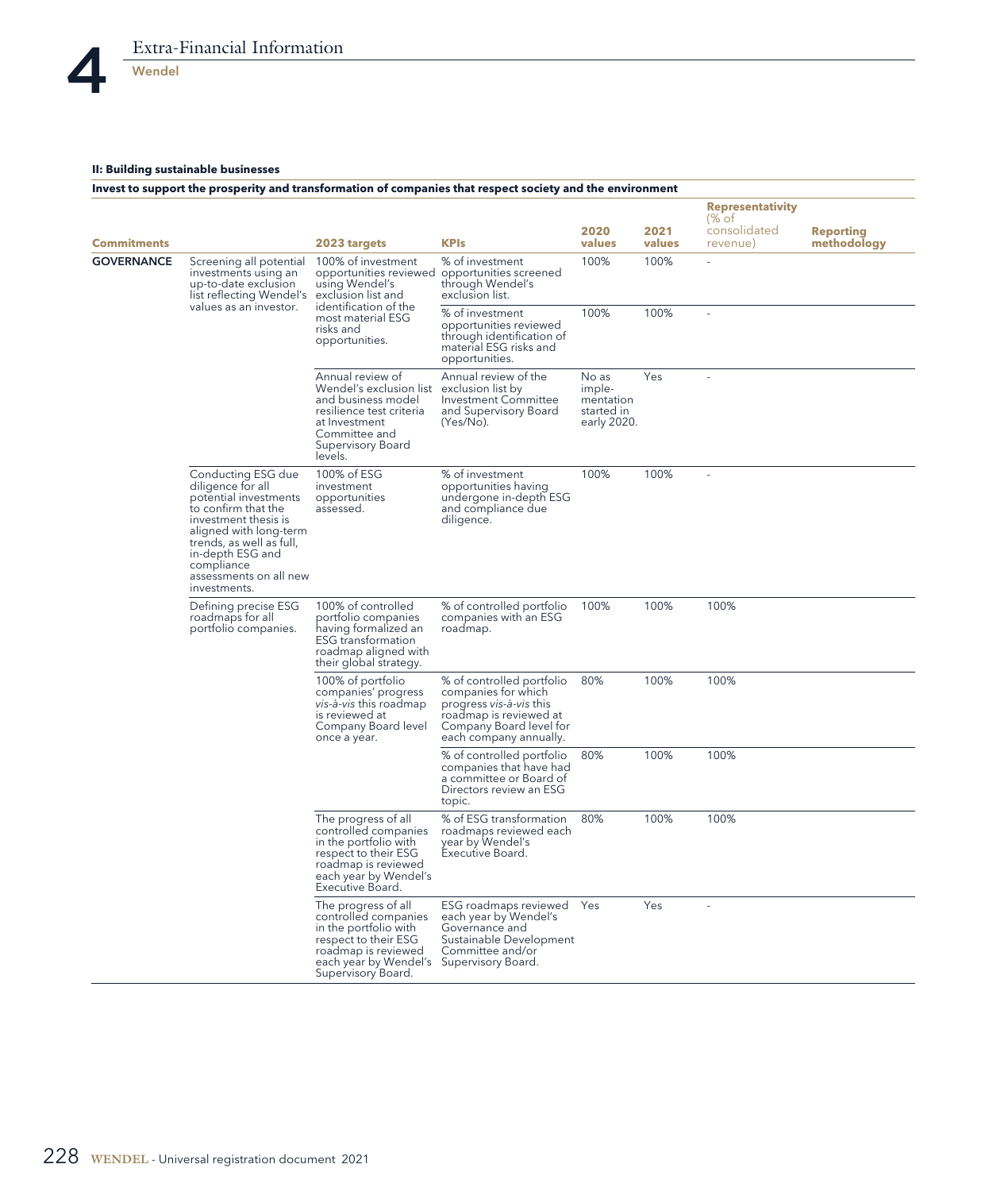

Wendel

| <b>Commitments</b>             |                                                                                                                                            | 2023 targets                                                                                                                                                                                                                                                | <b>KPIs</b>                                                                                                                                                                           | 2020<br>values                                   | 2021<br>values                                                                    | <b>Representativity</b><br>$%$ of<br>consolidated<br>revenue) | <b>Reporting</b><br>methodology                                                                                                                                                                                                        |
|--------------------------------|--------------------------------------------------------------------------------------------------------------------------------------------|-------------------------------------------------------------------------------------------------------------------------------------------------------------------------------------------------------------------------------------------------------------|---------------------------------------------------------------------------------------------------------------------------------------------------------------------------------------|--------------------------------------------------|-----------------------------------------------------------------------------------|---------------------------------------------------------------|----------------------------------------------------------------------------------------------------------------------------------------------------------------------------------------------------------------------------------------|
| <b>GOVERNANCE</b>              | Hold Wendel &<br>portfolio companies<br>management teams<br>accountable for<br>progress made<br>against ESG<br>transformation<br>roadmaps. | 100% of portfolio<br>companies' Executive<br>Management teams'<br>variable compensation compensation is<br>is partially conditional<br>on progress vis-à-vis<br>their ESG<br>transformation<br>roadmaps.                                                    | % of CEOs in the<br>controlled portfolio<br>whose variable<br>contingent on progress<br>on their ESG roadmaps.                                                                        | 80%                                              | 100%                                                                              | 100%                                                          |                                                                                                                                                                                                                                        |
|                                |                                                                                                                                            | Wendel's Executive<br>Board's variable<br>compensation is<br>partially conditional on on ESG issues.<br>overall portfolio<br>companies' progress<br>vis-à-vis their ESG<br>transformation<br>roadmaps (including<br>climate change and<br>gender equality). | % of total compensation<br>of the Executive Board<br>contingent on progress                                                                                                           | Only<br>variable<br>portion<br>indexed to<br>ESG | 19.2%                                                                             |                                                               |                                                                                                                                                                                                                                        |
|                                |                                                                                                                                            | 100% of the variable<br>compensation of<br>Wendel's management Committee's<br>teams is partially<br>contingent on the<br>progress made by all<br>controlled portfolio<br>companies on their<br>ESG roadmaps.                                                | A variable portion of the<br>Coordination<br>remuneration is<br>contingent upon the<br>progress of all portfolio<br>companies on their ESG<br>transformation roadmaps<br>$[yes/no]$ . | Yes                                              | Yes                                                                               |                                                               |                                                                                                                                                                                                                                        |
|                                | Continuously<br>improving the quality<br>of extra-financial<br>portfolio-level<br>information<br>disclosure.                               | Progressively align<br>Wendel's annual<br>extra-financial<br>reporting with<br>international<br>standards, such as the<br>TaskForce of Climate<br>Disclosure (TCFD)<br>reporting framework.                                                                 | Annual PRI score.                                                                                                                                                                     |                                                  | $1st$ voluntary -<br>participation<br>in 2021 -<br>Score<br>available<br>in 2022. |                                                               |                                                                                                                                                                                                                                        |
|                                |                                                                                                                                            |                                                                                                                                                                                                                                                             | Alignment with TCFD<br>[Yes/No]<br>Communication on<br>progress (COP) of the<br>United Nations Global<br>Compact KPIs.                                                                | No                                               | Yes<br>See 4.1.9<br>Climate<br>Plan.                                              |                                                               |                                                                                                                                                                                                                                        |
| <b>ENVIRONMENT</b><br>& SOCIAL | Assess and address<br>the portfolio<br>companies' exposure<br>to transition and<br>physical climate risks.                                 | 100% of the portfolio<br>companies have<br>completed their<br>carbon footprint<br>assessment and are<br>committed to reducing<br>their emissions.                                                                                                           | % of portfolio companies<br>monitoring their carbon<br>footprint.                                                                                                                     | 60%                                              | 100%                                                                              | 100%                                                          | Disposal of<br>Cromology and<br>realization of CPI's<br>carbon footprint<br>assessment.<br>A carbon footprint<br>is considered to be<br>monitored if the<br>Company<br>calculates at least<br>its Scope 1 and 2<br>on an annual basis. |
|                                |                                                                                                                                            |                                                                                                                                                                                                                                                             | % of controlled portfolio<br>companies calculating<br>their Scopes 1 and 2<br>carbon emissions.                                                                                       | 80%                                              | 100%                                                                              | 100%                                                          | Realization of CPI's<br>carbon footprint<br>assessment.                                                                                                                                                                                |
|                                |                                                                                                                                            |                                                                                                                                                                                                                                                             | % of controlled portfolio<br>companies that have<br>estimated their scope 3<br>carbon emissions.                                                                                      | 60%                                              | 100%                                                                              | 100%                                                          | Disposal of<br>Cromology and<br>realization of CPI's<br>carbon footprint<br>assessment.                                                                                                                                                |
|                                |                                                                                                                                            |                                                                                                                                                                                                                                                             | $CO2$ eq. emissions of<br>scopes $1+2$ (k $CO2$ eq.).                                                                                                                                 | 104                                              | 128                                                                               | 100%                                                          | Total weighted by<br>Wendel's share in                                                                                                                                                                                                 |
|                                |                                                                                                                                            |                                                                                                                                                                                                                                                             | $CO2$ eq. emissions of<br>scopes $2$ ( $k$ CO <sub>2</sub> eq.).                                                                                                                      | 125                                              | 142                                                                               | 100%                                                          | each controlled<br>asset.                                                                                                                                                                                                              |
|                                |                                                                                                                                            |                                                                                                                                                                                                                                                             | Total scopes 3 CO <sub>2</sub> eq.<br>emissions (kT CO <sub>2</sub> eq.)<br>of the portfolio.                                                                                         | 1,364                                            | 1,993                                                                             | 100%                                                          | Completion<br>of the CPI carbon<br>assessment for<br>2021                                                                                                                                                                              |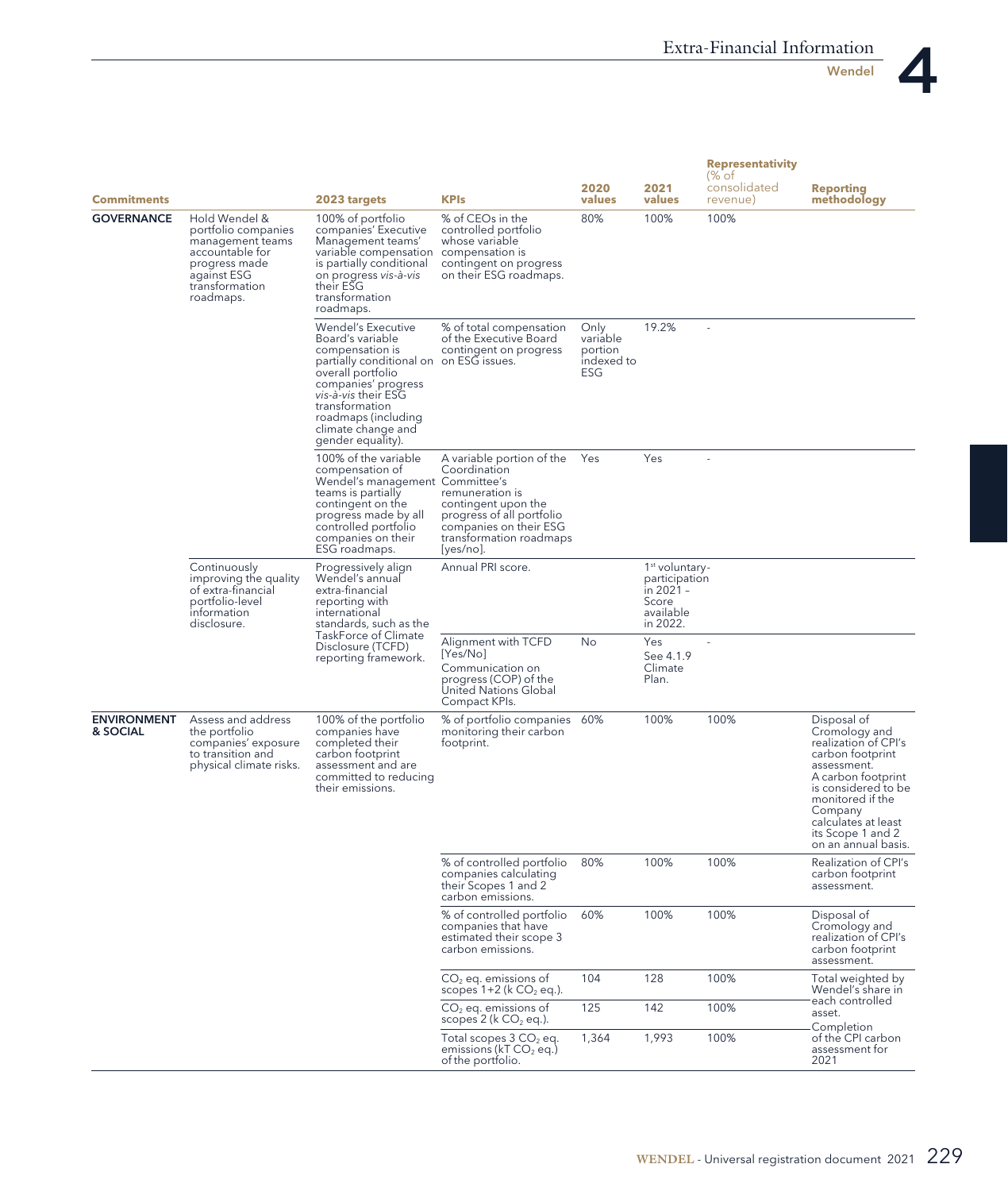

| <b>Commitments</b>             |                                                                                                            | 2023 targets                                                                                                                                                  | <b>KPIs</b>                                                                                                                                                                         | 2020<br>values | 2021<br>values                                                                             | <b>Representativity</b><br>(% of<br>consolidated<br>revenue) | <b>Reporting</b><br>methodology                                                                                                                                                              |
|--------------------------------|------------------------------------------------------------------------------------------------------------|---------------------------------------------------------------------------------------------------------------------------------------------------------------|-------------------------------------------------------------------------------------------------------------------------------------------------------------------------------------|----------------|--------------------------------------------------------------------------------------------|--------------------------------------------------------------|----------------------------------------------------------------------------------------------------------------------------------------------------------------------------------------------|
| <b>ENVIRONMENT</b><br>& SOCIAL | Assess and address<br>the portfolio<br>companies' exposure<br>to transition and<br>physical climate risks. | 100% of the portfolio<br>companies have<br>completed their<br>carbon footprint<br>assessment and are<br>committed to reducing<br>their emissions.             | Total scopes 1, 2 and 3<br>$CO2$ eq. emissions (kT<br>$CO2$ eq.) of the portfolio<br>of controlled assets.                                                                          | 1,578,880      | 1,614,917                                                                                  | 100%                                                         | Total weighted by<br>Wendel's share in<br>each controlled<br>asset.<br>Companies<br>concerned: Bureau<br>Veritas, Stahl,<br>Constantia<br>Flexibles and CPI<br>(available only<br>for 2021). |
|                                |                                                                                                            |                                                                                                                                                               | % of controlled portfolio<br>companies with a<br>reduction target in place.                                                                                                         | 60%            | 100%                                                                                       | 100%                                                         | Disposal of<br>Cromology<br>and definition<br>of a reduction<br>target for CPI.                                                                                                              |
|                                |                                                                                                            |                                                                                                                                                               | % of controlled portfolio<br>companies committed to<br>submitting their<br>reduction target to the<br>Science-Based Target<br>Initiative (SBTi).                                    | 60%            | 75%                                                                                        | 100%                                                         | All controlled<br>companies with<br>the exception<br>of CPI.                                                                                                                                 |
|                                |                                                                                                            | 100% of portfolio<br>companies have<br>assessed their<br>exposure to physical<br>and transition climate<br>change risks and<br>opportunities                  | % of portfolio companies -<br>have assessed their<br>exposure to physical and<br>transition climate change<br>risks and opportunities<br>$[Yes/No]$ .                               |                | 100%                                                                                       | 100%                                                         |                                                                                                                                                                                              |
|                                |                                                                                                            |                                                                                                                                                               | % of controlled portfolio<br>companies using<br>renewable energy for<br>more than 10% of their<br>energy consumption.                                                               | 40%            | 50%                                                                                        | 100%                                                         | Disposal of<br>Cromology.<br>The companies<br>concerned are<br>Stahl and<br>Constantia<br>Flexibles.                                                                                         |
|                                |                                                                                                            |                                                                                                                                                               | % of renewable energy<br>among portfolio<br>companies.                                                                                                                              | 36%            | 36%                                                                                        | 100%                                                         |                                                                                                                                                                                              |
|                                |                                                                                                            |                                                                                                                                                               | % of controlled portfolio<br>companies with identified<br>climate change risk<br>resilience plans.                                                                                  |                | Risk<br>analysis<br>finalized in<br>2021. The<br>action<br>plans will<br>be<br>implemented |                                                              |                                                                                                                                                                                              |
|                                | Promote operational<br>excellence &<br><b>ESG-driven innovation</b><br>across the portfolio<br>companies.  | 100% of controlled<br>portfolio companies<br>have implemented<br>actions to improve<br>their eco-efficiency and<br>environmental<br>management.               | % of controlled portfolio<br>companies that have an<br>environmental<br>management system (in<br>particular via ISO 14001<br>certification) for all or part<br>of their activities. | 80%            | in 2022.<br>75%                                                                            | 100%                                                         | All companies<br>except CPI.<br>Disposal of<br>Cromology.                                                                                                                                    |
|                                |                                                                                                            | 100% of controlled<br>companies in the<br>portfolio that have<br>adopted a continuous<br>improvement<br>approach to health<br>and safety in the<br>workplace. | Lost-time accident<br>frequency rate<br>(per 1,000,000<br>hours worked)                                                                                                             | 1.08           | 1.14                                                                                       | 100%                                                         | Calculated<br>on the basis of<br>theoretical hours<br>worked by<br>employees, except<br>for Constantia<br>Flexibles, which<br>takes into account<br>employees and<br>temporary<br>workers.   |